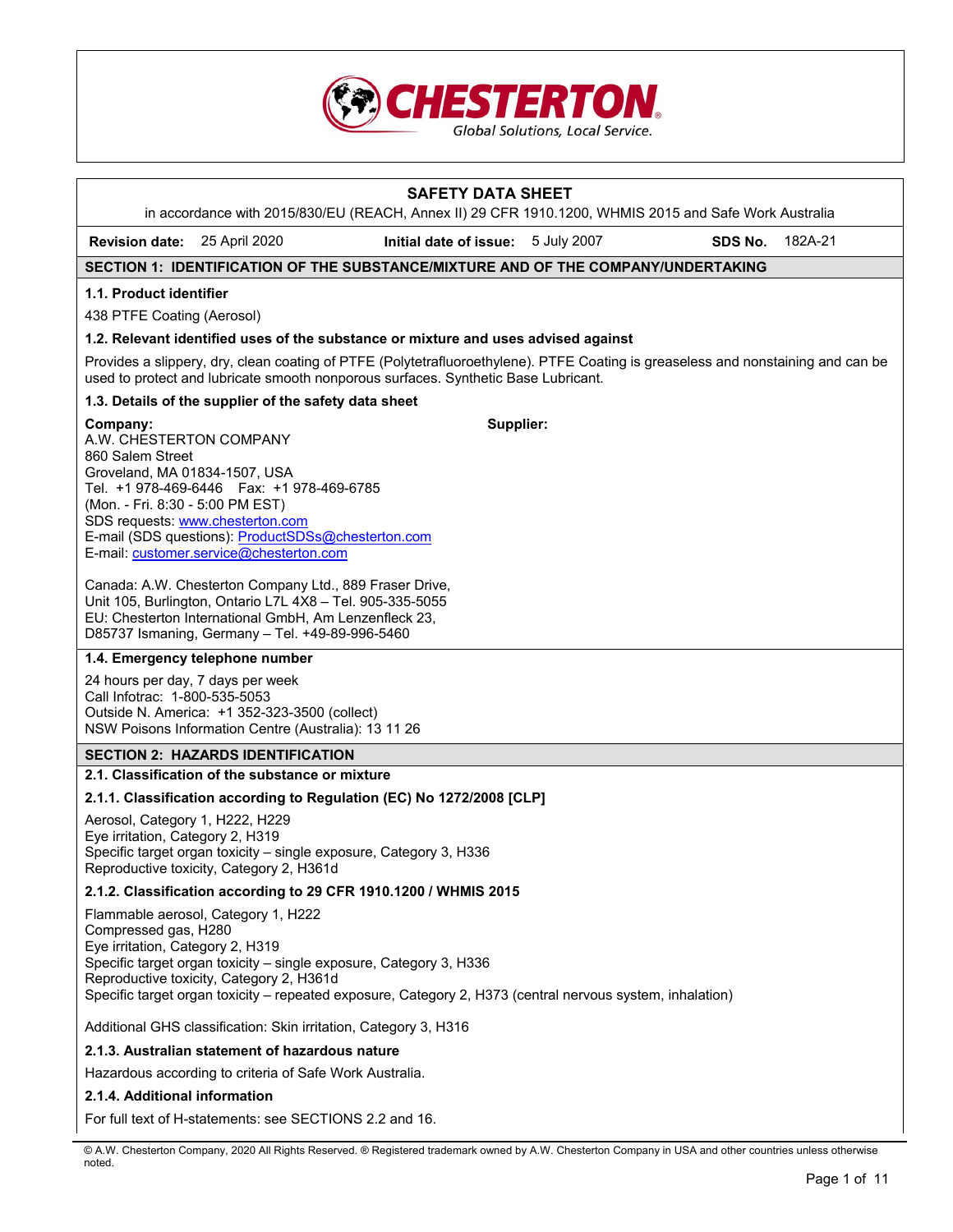|  |  |  | 2.2. Label elements |
|--|--|--|---------------------|
|--|--|--|---------------------|

**2.2.1. Labelling according to Regulation (EC) No 1272/2008 [CLP]** 

**Hazard pictograms:** 

**Hazard pictograms:** 



| Signal word:                     | Danger                                                                                                                                               |                                                                                                                                                                                                                                                                                                                                                                                                                                                                                                                                |
|----------------------------------|------------------------------------------------------------------------------------------------------------------------------------------------------|--------------------------------------------------------------------------------------------------------------------------------------------------------------------------------------------------------------------------------------------------------------------------------------------------------------------------------------------------------------------------------------------------------------------------------------------------------------------------------------------------------------------------------|
| <b>Hazard statements:</b>        | H <sub>222</sub><br>H <sub>229</sub><br>H319<br>H336<br>H361d                                                                                        | Extremely flammable aerosol.<br>Pressurized container: May burst if heated.<br>Causes serious eye irritation.<br>May cause drowsiness or dizziness.<br>Suspected of damaging the unborn child.                                                                                                                                                                                                                                                                                                                                 |
| <b>Precautionary statements:</b> | P <sub>201</sub><br>P <sub>210</sub><br>P <sub>211</sub><br>P <sub>251</sub><br>P <sub>261</sub><br>P <sub>280</sub><br>P308/313<br>P403<br>P410/412 | Obtain special instructions before use.<br>Keep away from heat, hot surfaces, sparks, open flames and other ignition sources.<br>No smoking.<br>Do not spray on an open flame or other ignition source.<br>Do not pierce or burn, even after use.<br>Avoid breathing vapours/spray.<br>Wear protective gloves/clothing and eye/face protection.<br>IF exposed or concerned: Get medical advice/attention.<br>Store in a well-ventilated place.<br>Protect from sunlight. Do not expose to temperatures exceeding 50 °C/122 °F. |
| <b>Supplemental information:</b> | EUH066                                                                                                                                               | Repeated exposure may cause skin dryness or cracking.                                                                                                                                                                                                                                                                                                                                                                                                                                                                          |

**2.2.2. Labelling according to 29 CFR 1910.1200 / WHMIS 2015** 



| Signal word:                     | Danger                                                                                                                                                                                                                               |                                                                                                                                                                                                                                                                                                                                                                                                                                                                                                                                                                                                                                                                                                                                                                                                                                                                                                                                                                                                               |
|----------------------------------|--------------------------------------------------------------------------------------------------------------------------------------------------------------------------------------------------------------------------------------|---------------------------------------------------------------------------------------------------------------------------------------------------------------------------------------------------------------------------------------------------------------------------------------------------------------------------------------------------------------------------------------------------------------------------------------------------------------------------------------------------------------------------------------------------------------------------------------------------------------------------------------------------------------------------------------------------------------------------------------------------------------------------------------------------------------------------------------------------------------------------------------------------------------------------------------------------------------------------------------------------------------|
| <b>Hazard statements:</b>        | H <sub>222</sub><br>H <sub>280</sub><br>H316<br>H319<br>H336<br>H361d<br>H373                                                                                                                                                        | Extremely flammable aerosol.<br>Contains gas under pressure; may explode if heated.<br>Causes mild skin irritation.<br>Causes serious eye irritation.<br>May cause drowsiness or dizziness.<br>Suspected of damaging the unborn child.<br>May cause damage to the central nervous system through prolonged or repeated<br>exposure by inhalation.                                                                                                                                                                                                                                                                                                                                                                                                                                                                                                                                                                                                                                                             |
| <b>Precautionary statements:</b> | P <sub>201</sub><br>P <sub>202</sub><br>P <sub>210</sub><br>P <sub>211</sub><br>P <sub>251</sub><br>P260<br>P <sub>264</sub><br>P <sub>271</sub><br>P <sub>280</sub><br>P304/340<br>P308/313<br>P403<br>P410/412<br>P <sub>501</sub> | Obtain special instructions before use.<br>Do not handle until all safety precautions have been read and understood.<br>Keep away from heat, hot surfaces, sparks, open flames and other ignition sources.<br>No smoking.<br>Do not spray on an open flame or other ignition source.<br>Do not pierce or burn, even after use.<br>Do not breathe vapours/spray.<br>Wash skin thoroughly after handling.<br>Use only outdoors or in a well-ventilated area.<br>Wear protective gloves/clothing and eye/face protection.<br>IF INHALED: Remove person to fresh air and keep comfortable for breathing.<br>P305/351/338 IF IN EYES: Rinse cautiously with water for several minutes. Remove contact<br>lenses, if present and easy to do. Continue rinsing.<br>IF exposed or concerned: Get medical advice/attention.<br>Store in a well-ventilated place.<br>Protect from sunlight. Do not expose to temperatures exceeding 50 °C/122 °F.<br>Dispose of contents/container to an approved waste disposal plant. |
| <b>Supplemental information:</b> | None                                                                                                                                                                                                                                 |                                                                                                                                                                                                                                                                                                                                                                                                                                                                                                                                                                                                                                                                                                                                                                                                                                                                                                                                                                                                               |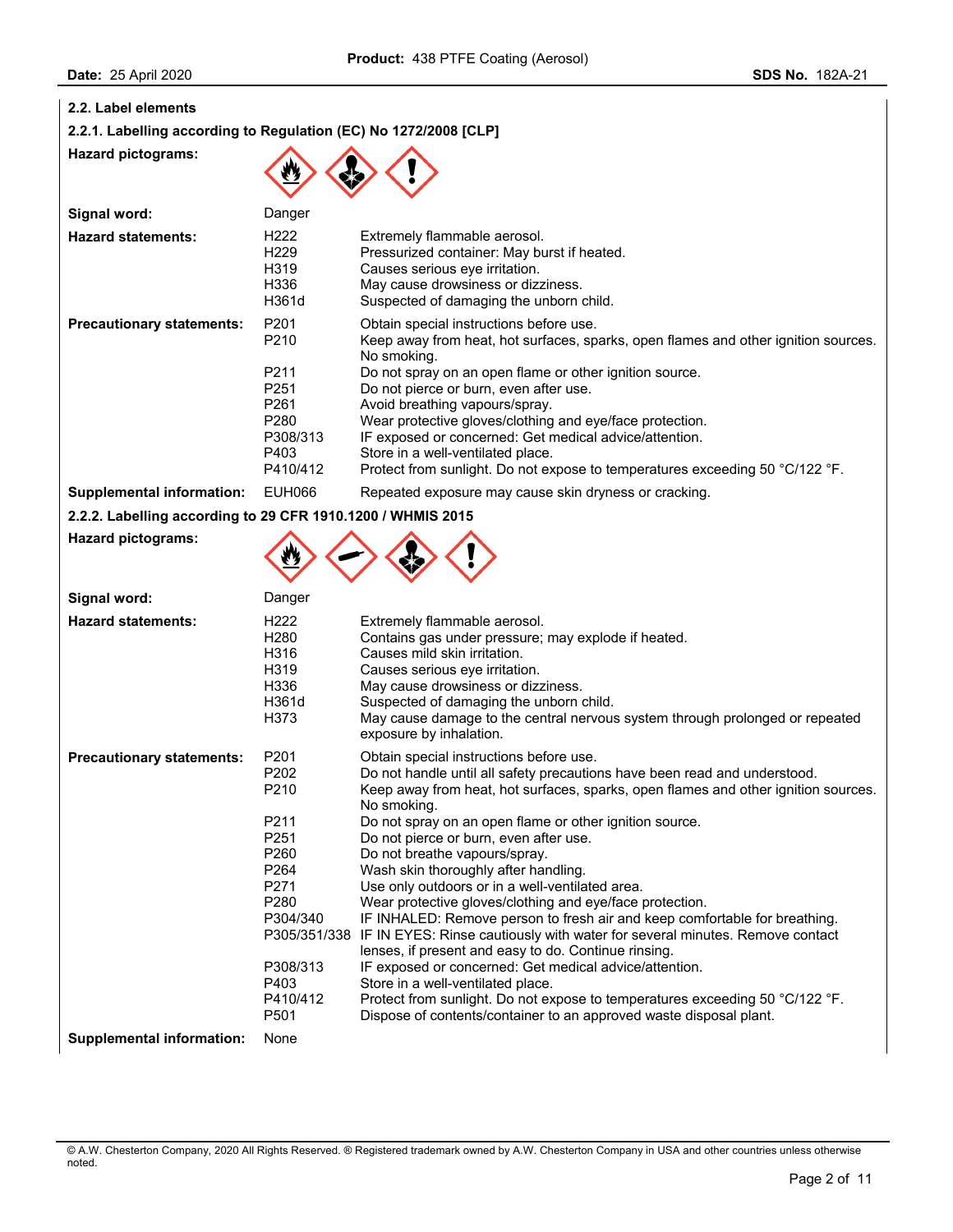## **2.3. Other hazards**

When heated to temperatures above 260°C (500°F), PTFE resins begin to give off vapors that may cause temporary flu-like symptoms if inhaled. Thermal decomposition leads to the formation of oxidized products containing Carbon, Fluorine and Oxygen. The ACGIH states that no exposure limit is recommended pending determination of the toxicity of the products, but air concentration should be minimal. Likewise, when using this product avoid smoking for the same reason.

# **SECTION 3: COMPOSITION/INFORMATION ON INGREDIENTS**

| 3.2. Mixtures                                     |           |                            |                          |                                                                                                                                                                     |
|---------------------------------------------------|-----------|----------------------------|--------------------------|---------------------------------------------------------------------------------------------------------------------------------------------------------------------|
| Hazardous Ingredients <sup>1</sup>                | % Wt.     | <b>CAS No./</b><br>EC No.  | <b>REACH</b><br>Reg. No. | <b>CLP/GHS Classification</b>                                                                                                                                       |
| Acetone                                           | 50-60     | 67-64-1<br>200-662-2       | <b>NA</b>                | Flam. Lig. 2, H225<br>[Skin Irrit. 3, H316]<br>Eye Irrit. 2, H319<br>STOT SE 3, H336                                                                                |
| <b>Butanone</b><br>(Synonym: Methyl ethyl ketone) | $10 - 20$ | 78-93-3<br>201-159-0       | <b>NA</b>                | Flam. Liq. 2, H225<br>[Asp. Tox. 2, H305]<br>Eye Irrit. 2, H319<br>STOT SE 3. H336                                                                                  |
| Isobutane*                                        | $10 - 15$ | $75 - 28 - 5$<br>200-857-2 | <b>NA</b>                | Flam. Gas 1, H220<br>Press. Gas (Comp.), H280<br>Simple Asphyxiant (US/Can.)                                                                                        |
| Toluene                                           | $1 - 5$   | 108-88-3<br>203-625-9      | <b>NA</b>                | Flam. Liq. 2, H225<br>Asp. Tox. 1, H304<br>Skin Irrit. 2, H315<br>STOT SE 3, H336<br>Repr. 2, H361d<br>STOT RE 2, H373 (CNS, inhalation)<br>Aquatic Chronic 3, H412 |
| Propane                                           | $1 - 3$   | 74-98-6<br>200-827-9       | NA                       | Flam. Gas 1, H220<br>Press. Gas (Comp.), H280<br>Simple Asphyxiant (US/Can.)                                                                                        |

Any classification in brackets is a GHS building block that was not adopted by the EU, the US, Canada and Australia in their national implementations of GHS. For full text of H-statements: see SECTION 16. \*Contains less than 0.1 % w/w 1,3-Butadiene.

1 Classified according to: • 29 CFR 1910.1200, 1915, 1916, 1917, Mass. Right-to-Know Law (ch. 40, M.G.L..O. 111F)

- 1272/2008/EC, GHS, REACH
- WHMIS 2015
- Safe Work Australia

## **SECTION 4: FIRST AID MEASURES**

### **4.1. Description of first aid measures**

**Inhalation:** Remove to fresh air. If not breathing, administer artificial respiration. Contact physician.

**Skin contact:** Wash skin with soap and water. Contact physician if irritation persists.

**Eye contact:** Flush eyes for at least 15 minutes with large amounts of water. Contact physician if irritation persists.

**Ingestion:** Do not induce vomiting. Contact physician immediately.

**Protection of first-aiders:** No action shall be taken involving any personal risk or without suitable training. Avoid contact with the product while providing aid to the victim. Avoid breathing vapors. See section 8.2.2 for recommendations on personal protective equipment.

## **4.2. Most important symptoms and effects, both acute and delayed**

Direct eye contact will cause eye irritation. Excessive inhalation of vapors may result in dizziness, headache and other central nervous system effects and irritate the eyes and respiratory tract. Repeated exposure may cause skin dryness or cracking. Animal studies have reported hearing loss and adverse fetal developmental effects with excessive exposure to toluene.

### **4.3. Indication of any immediate medical attention and special treatment needed**

Treat symptoms.

<sup>©</sup> A.W. Chesterton Company, 2020 All Rights Reserved. ® Registered trademark owned by A.W. Chesterton Company in USA and other countries unless otherwise noted.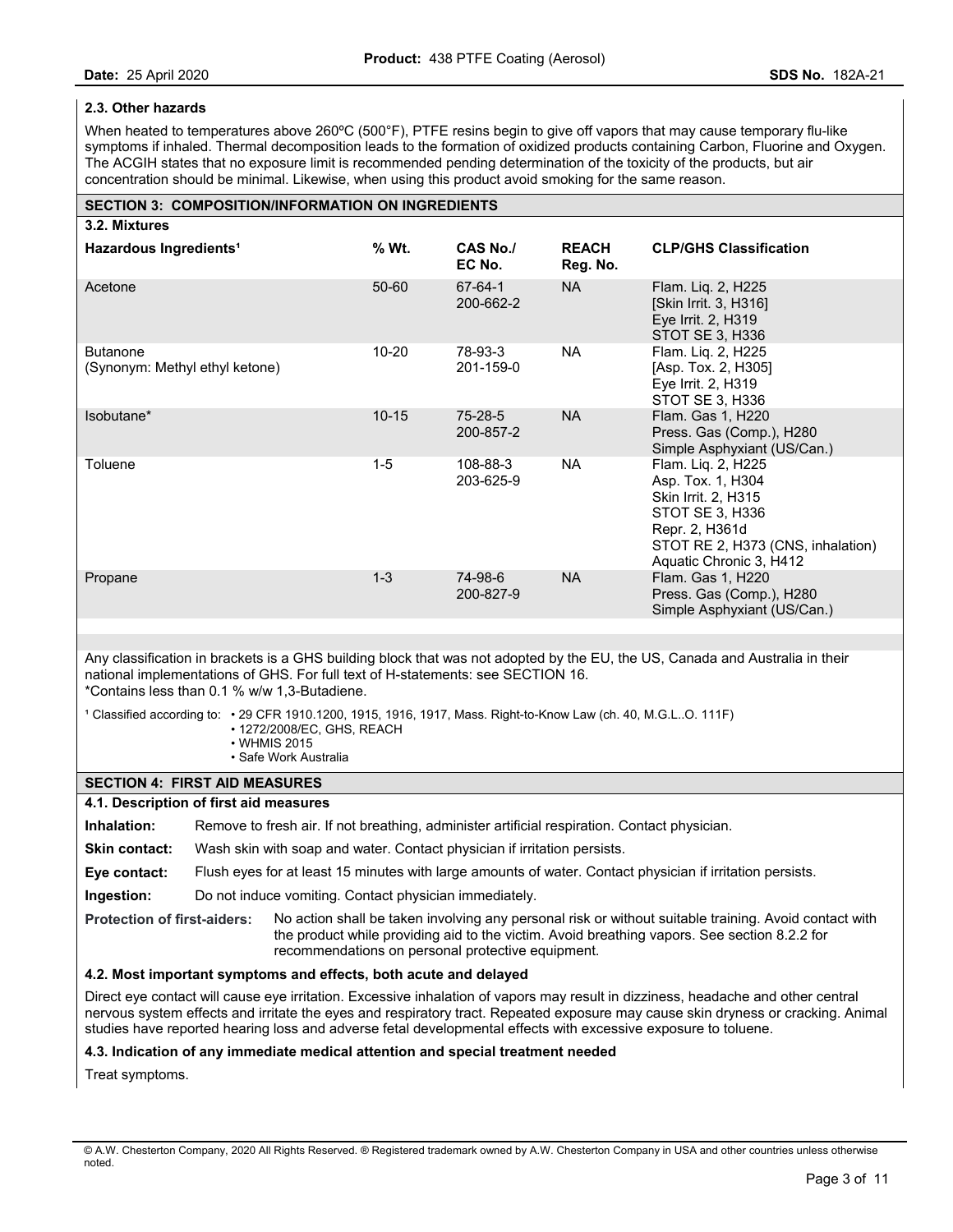## **SECTION 5: FIREFIGHTING MEASURES**

### **5.1. Extinguishing media**

**Suitable extinguishing media:** Carbon dioxide, dry chemical or foam

**Unsuitable extinguishing media:** Water jets

#### **5.2. Special hazards arising from the substance or mixture**

Pressurized containers, when heated, are a potential explosive hazard.

#### **5.3. Advice for firefighters**

Cool exposed containers with water. Recommend Firefighters wear self-contained breathing apparatus.

**Flammability Classification:** not determined

### **HAZCHEM Emergency Action Code:** 3 Y

## **SECTION 6: ACCIDENTAL RELEASE MEASURES**

### **6.1. Personal precautions, protective equipment and emergency procedures**

Evacuate area. Provide adequate ventilation. Utilize exposure controls and personal protection as specified in Section 8.

#### **6.2. Environmental Precautions**

Keep out of sewers, streams and waterways.

### **6.3. Methods and material for containment and cleaning up**

Contain spill to a small area. Keep away from sources of ignition - No smoking. If removal of ignition sources is not possible, then flush material away with water. Pick up with absorbent material (sand, sawdust, clay, etc.) and place in a suitable container for disposal.

#### **6.4. Reference to other sections**

Refer to section 13 for disposal advice.

#### **SECTION 7: HANDLING AND STORAGE**

### **7.1. Precautions for safe handling**

Do not spray on a naked flame or any incandescent material. Keep away from sources of ignition - No Smoking. Vapors are heavier than air and will collect in low areas. Vapor accumulations could flash and/or explode if ignited. Due to toxic decomposition, avoid smoking when handling PTFE products. Wash hands to avoid transfer to tobacco products.

### **7.2. Conditions for safe storage, including any incompatibilities**

Pressurized container: protect from sunlight and do not expose to temperatures exceeding 50°C (120°F). Do not pierce or burn, even after use.

#### **7.3. Specific end use(s)**

No special precautions.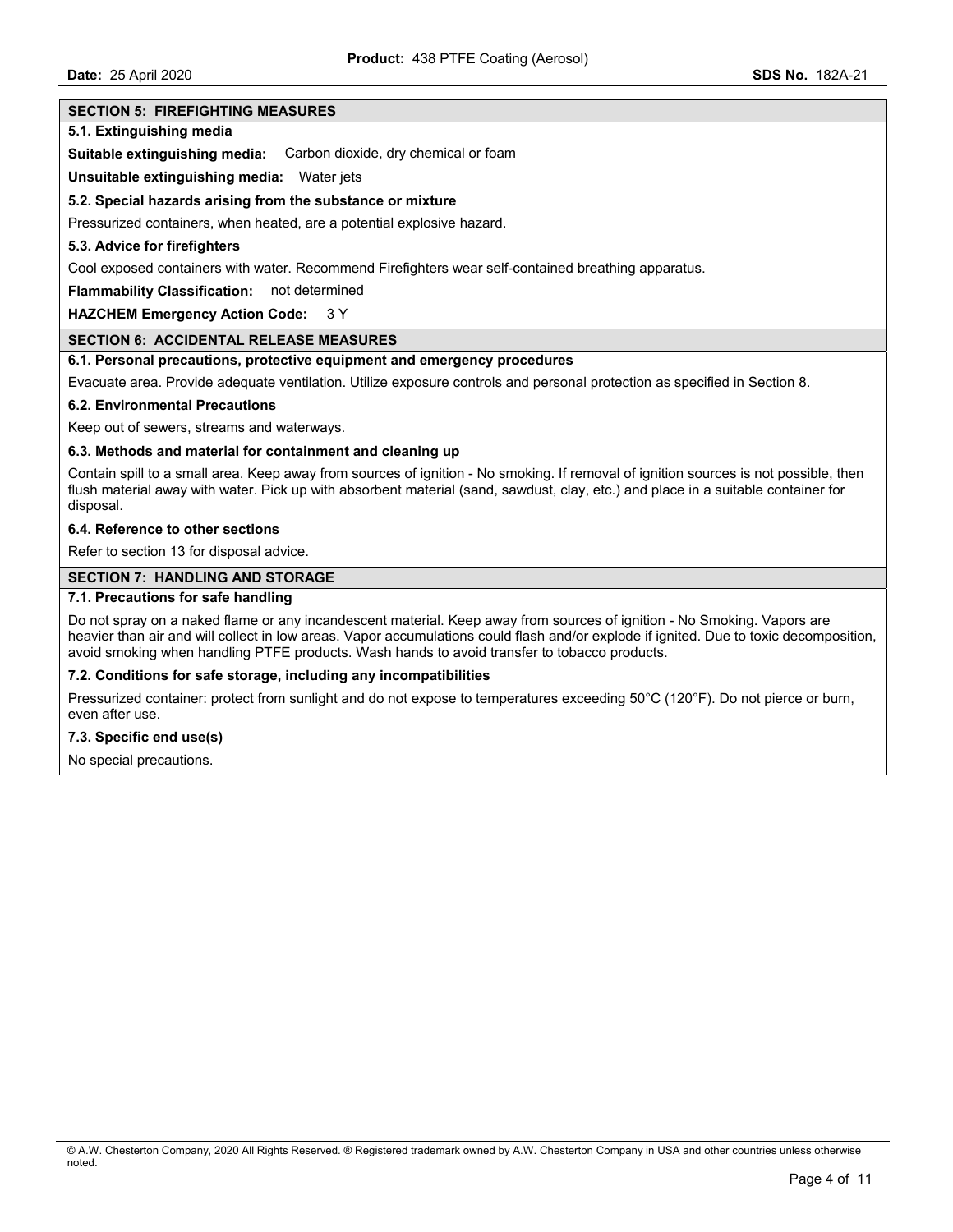## **SECTION 8: EXPOSURE CONTROLS/PERSONAL PROTECTION**

## **8.1. Control parameters**

**Occupational exposure limit values** 

| Ingredients      | <b>OSHA PEL1</b><br>ppm                                | mg/m <sup>3</sup> | <b>ACGIH TLV<sup>2</sup></b><br>ppm | mg/m <sup>3</sup> | UK WEL <sup>3</sup><br>ppm | mg/m <sup>3</sup>     | <b>AUSTRALIA ES<sup>4</sup></b><br>ppm | mg/m <sup>3</sup>     |
|------------------|--------------------------------------------------------|-------------------|-------------------------------------|-------------------|----------------------------|-----------------------|----------------------------------------|-----------------------|
| Acetone          | 1000                                                   | 2400              | 250<br>STEL:<br>500                 | N/A               | 500<br>STEL:<br>1500       | 1210<br>STEL:<br>3620 | 500<br><b>STEL</b><br>1000             | 1185<br>STEL:<br>2375 |
| <b>Butanone</b>  | 200                                                    | 590               | 200<br>STEL:<br>300                 | 590<br>885        | 200<br>STEL:<br>300        | 600<br>899            | 150<br><b>STEL</b><br>300              | 445<br>890            |
| <b>Isobutane</b> | N/A                                                    | N/A               | STEL:<br>1000                       | N/A               | N/A                        | N/A                   | N/A                                    | N/A                   |
| Toluene          | 200<br>Ceiling:<br>300<br>Peak:<br>500 (10<br>$min.$ ) | N/A               | 20                                  | N/A               | 50<br>STEL:<br>100         | 191<br>STEL:<br>384   | 50<br>STEL:<br>150                     | 191<br>574            |
| Propane          | 1000                                                   | 1800              | $\star$                             | N/A               | N/A                        | N/A                   | $\star$                                | N/A                   |

\*Simple asphyxiant. No TLV.

<sup>1</sup> United States Occupational Health & Safety Administration permissible exposure limits

² American Conference of Governmental Industrial Hygienists threshold limit values

<sup>3</sup> EH40 Workplace exposure limits, Health & Safety Executive

⁴ Safe Work Australia, Workplace Exposure Standards for Airborne Contaminants

## **Biological limit values**

Acetone:

| Control parameter | <b>Biological</b><br>specimen | Time<br>Sampling | Limit value       | Basis        | <b>Notes</b> |
|-------------------|-------------------------------|------------------|-------------------|--------------|--------------|
| Acetone           | Jrıne                         | End of shift     | $25 \text{ ma/l}$ | <b>ACGIH</b> | Nonspecific  |

Butanone:

| Control parameter | <b>Biological</b><br>specimen | Sampling Time | ∟imit value.  | <b>Basis</b> | <b>Notes</b> |
|-------------------|-------------------------------|---------------|---------------|--------------|--------------|
| Butanone          | Jrine                         | End of shift  | 2 mg/l        | <b>ACGIH</b> | Nonspecific  |
| <b>Butanone</b>   | Jrine                         | End of shift  | $0.07$ mmol/l | UK HSE       | -            |

Toluene:

| Control parameter | <b>Biological</b><br>specimen | Sampling Time                      | Limit value                      | <b>Basis</b> | <b>Notes</b> |
|-------------------|-------------------------------|------------------------------------|----------------------------------|--------------|--------------|
| Toluene           | <b>Blood</b>                  | Prior to last shift of<br>workweek | $0.02$ mg/l                      | ACGIH        | -            |
| Toluene           | Urine                         | End of shift                       | $0.03$ mg/l                      | ACGIH        | –            |
| o-Cresol*         | Jrine                         | End of shift                       | $0.3 \text{ mg/g}$<br>creatinine | ACGIH        | Background   |

\* With hydrolysis

<sup>©</sup> A.W. Chesterton Company, 2020 All Rights Reserved. ® Registered trademark owned by A.W. Chesterton Company in USA and other countries unless otherwise noted.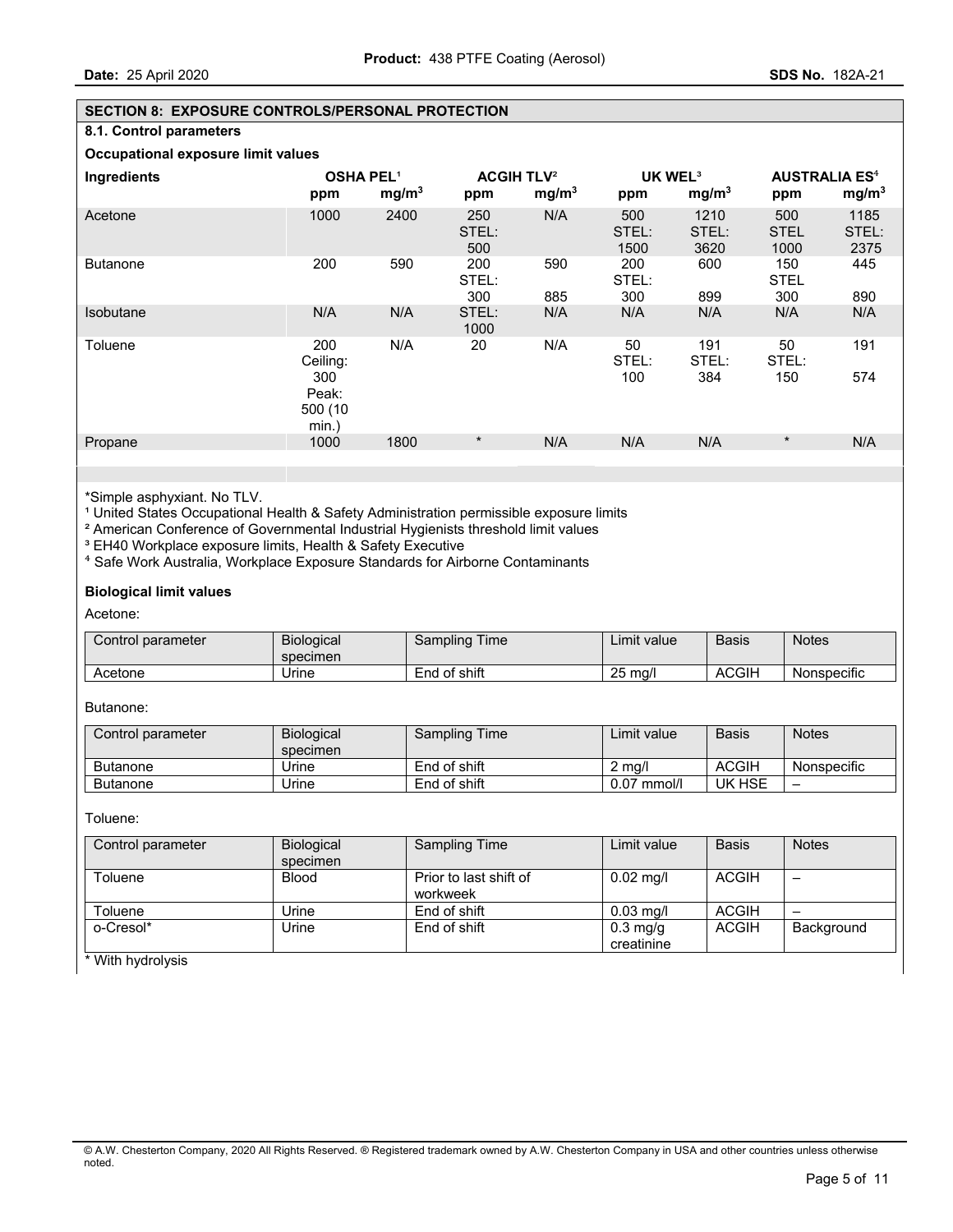# **Derived No Effect Level (DNEL) according to Regulation (EC) No 1907/2006:**

**Workers** 

| Substance       | Route of exposure | Potential health effects  | <b>DNEL</b>            |
|-----------------|-------------------|---------------------------|------------------------|
| Acetone         | Inhalation        | Chronic effects, systemic | 1210 mg/m $3$ (GESTIS) |
| <b>Butanone</b> | Inhalation        | Chronic effects, systemic | 600 mg/m $3$           |
|                 | Dermal            | Chronic effects, systemic | 1161 mg/kg             |
| Toluene         | Inhalation        | Chronic effects, systemic | 192 ma/m $^3$          |
|                 | Dermal            | Chronic effects, systemic | 384 mg/kg/day          |

## **Predicted No Effect Concentration (PNEC) according to Regulation (EC) No 1907/2006:**

| Substance       | Environmental protection target    | <b>PNEC</b>   |
|-----------------|------------------------------------|---------------|
| <b>Butanone</b> | Fresh water                        | 55.8 mg/l     |
|                 | Sediments                          | $284.7$ mg/kg |
|                 | Marine water                       | 55.8 mg/l     |
|                 | Water, intermittent release        | 55.8 mg/l     |
|                 | Microorganisms in sewage treatment | 709 mg/l      |
|                 | Soil (agricultural)                | 22.5 mg/kg    |
| Toluene         | Fresh water                        | $0.68$ mg/l   |
|                 | Sediments                          | 16.39 mg/kg   |
|                 | Marine water                       | $0.68$ mg/l   |
|                 | Water, intermittent release        | $0.68$ mg/l   |
|                 | Microorganisms in sewage treatment | 13.61 mg/l    |
|                 | Soil (agricultural)                | 2.89 mg/kg    |

## **8.2. Exposure controls**

### **8.2.1. Engineering measures**

Use only in well-ventilated areas. If exposure limits are exceeded, provide adequate ventilation.

### **8.2.2. Individual protection measures**

**Respiratory protection:** Not normally needed. If exposure limits are exceeded, use approved organic vapor respirator (e.g., EN filter type AX-P2).

**Protective gloves:** Chemical resistant gloves.

Acetone:

| Contact type                             | Glove material | Laver thickness | Breakthrough time* |  |  |
|------------------------------------------|----------------|-----------------|--------------------|--|--|
| Full                                     | butvl rubber   | $0.7$ mm        | > 480 min.         |  |  |
| Splash                                   | natural rubber | $0.6$ mm        | $>$ 10 min.        |  |  |
| *Determined according to EN374 standard. |                |                 |                    |  |  |

**Eye and face protection:** Safety goggles.

**Other: IMPERTY CONTERNATE:** Impervious clothing as necessary to prevent skin contact.

#### **8.2.3. Environmental exposure controls**

Refer to sections 6 and 12.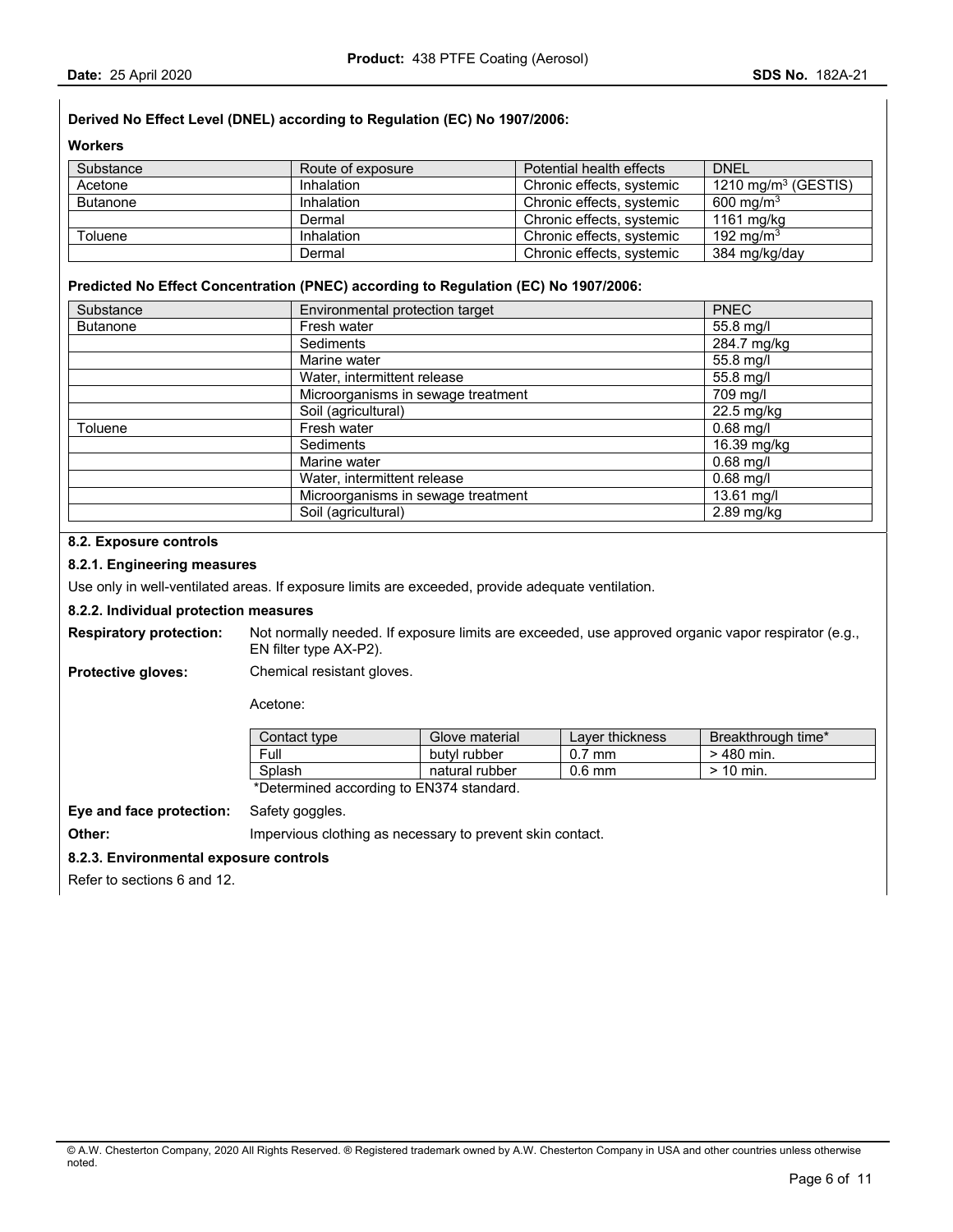| <b>SECTION 9: PHYSICAL AND CHEMICAL PROPERTIES</b>     |                                                                                 |                                                                                                   |                                        |
|--------------------------------------------------------|---------------------------------------------------------------------------------|---------------------------------------------------------------------------------------------------|----------------------------------------|
|                                                        | 9.1. Information on basic physical and chemical properties                      |                                                                                                   |                                        |
|                                                        |                                                                                 |                                                                                                   |                                        |
| <b>Physical state</b><br>Colour                        | low viscosity liquid<br>milky white                                             | Odour<br><b>Odour threshold</b>                                                                   | strong solvent odor<br>not determined  |
| Initial boiling point                                  | 56°C (133°F)                                                                    | Vapour pressure @ 20°C                                                                            | not determined                         |
| <b>Melting point</b>                                   | not determined                                                                  | % Aromatics by weight                                                                             | 7.73%                                  |
| % Volatile (by volume)                                 | 97.9%                                                                           | рH                                                                                                | not applicable                         |
| <b>Flash point</b>                                     | -18°C (0°F), product only                                                       | <b>Relative density</b>                                                                           | 0.75 kg/l                              |
| <b>Method</b>                                          | Closed Cup                                                                      | Weight per volume                                                                                 | 6.28 lbs/gal.<br>< 1<br>>1<br>$\leq 1$ |
| <b>Viscosity</b>                                       | not determined                                                                  | <b>Coefficient (water/oil)</b>                                                                    |                                        |
| <b>Autoignition temperature</b>                        | not determined                                                                  | Vapour density (air=1)                                                                            |                                        |
| <b>Decomposition temperature</b>                       | not determined                                                                  | Rate of evaporation (ether=1)                                                                     |                                        |
| <b>Upper/lower flammability</b>                        | not determined                                                                  | Solubility in water                                                                               | negligible                             |
| or explosive limits                                    |                                                                                 |                                                                                                   |                                        |
| Flammability (solid, gas)                              | extremely flammable<br>(propellant)                                             | <b>Oxidising properties</b>                                                                       | not determined                         |
| <b>Explosive properties</b>                            | not determined                                                                  |                                                                                                   |                                        |
|                                                        |                                                                                 |                                                                                                   |                                        |
| 9.2. Other information                                 |                                                                                 |                                                                                                   |                                        |
| None                                                   |                                                                                 |                                                                                                   |                                        |
| <b>SECTION 10: STABILITY AND REACTIVITY</b>            |                                                                                 |                                                                                                   |                                        |
| 10.1. Reactivity                                       |                                                                                 |                                                                                                   |                                        |
| Refer to sections 10.3 and 10.5.                       |                                                                                 |                                                                                                   |                                        |
| 10.2. Chemical stability                               |                                                                                 |                                                                                                   |                                        |
| Stable                                                 |                                                                                 |                                                                                                   |                                        |
| 10.3. Possibility of hazardous reactions               |                                                                                 |                                                                                                   |                                        |
|                                                        | No dangerous reactions known under conditions of normal use.                    |                                                                                                   |                                        |
| 10.4. Conditions to avoid                              |                                                                                 |                                                                                                   |                                        |
| Open flames and red hot surfaces.                      |                                                                                 |                                                                                                   |                                        |
| 10.5. Incompatible materials                           |                                                                                 |                                                                                                   |                                        |
|                                                        | Acids, bases and strong oxidizers like liquid Chlorine and concentrated Oxygen. |                                                                                                   |                                        |
| 10.6. Hazardous decomposition products                 |                                                                                 |                                                                                                   |                                        |
| Carbon Monoxide, Carbon Dioxide and other toxic fumes. |                                                                                 |                                                                                                   |                                        |
| <b>SECTION 11: TOXICOLOGICAL INFORMATION</b>           |                                                                                 |                                                                                                   |                                        |
| 11.1. Information on toxicological effects             |                                                                                 |                                                                                                   |                                        |
| <b>Primary route of exposure</b><br>under normal use:  | function are generally aggravated by exposure.                                  | Inhalation, skin and eye contact. Personnel with pre-existing skin disorders and/or impaired lung |                                        |
| Acute toxicity -                                       |                                                                                 |                                                                                                   |                                        |
| Oral:                                                  |                                                                                 | Based on available data on components, the classification criteria are not met.                   |                                        |
|                                                        |                                                                                 |                                                                                                   |                                        |
|                                                        | Substance                                                                       | Test                                                                                              | Result                                 |
|                                                        | Acetone                                                                         | LD50, rat                                                                                         | 5800 mg/kg                             |
|                                                        | <b>Butanone</b>                                                                 | LD50, rat<br>LD50, rat                                                                            | > 2600 mg/kg<br>5580 mg/kg             |
|                                                        | Toluene                                                                         |                                                                                                   |                                        |
| Dermal:                                                |                                                                                 | Based on available data on components, the classification criteria are not met.                   |                                        |
|                                                        | Substance                                                                       | <b>Test</b>                                                                                       | Result                                 |
|                                                        | Acetone                                                                         | LD50, rabbit                                                                                      | > 7426 mg/kg                           |
|                                                        | <b>Butanone</b>                                                                 | LD50, rabbit                                                                                      | $> 8000$ mg/kg                         |
|                                                        | Toluene                                                                         | LD50, rabbit                                                                                      | 12124 mg/kg                            |
|                                                        |                                                                                 |                                                                                                   |                                        |

© A.W. Chesterton Company, 2020 All Rights Reserved. ® Registered trademark owned by A.W. Chesterton Company in USA and other countries unless otherwise noted.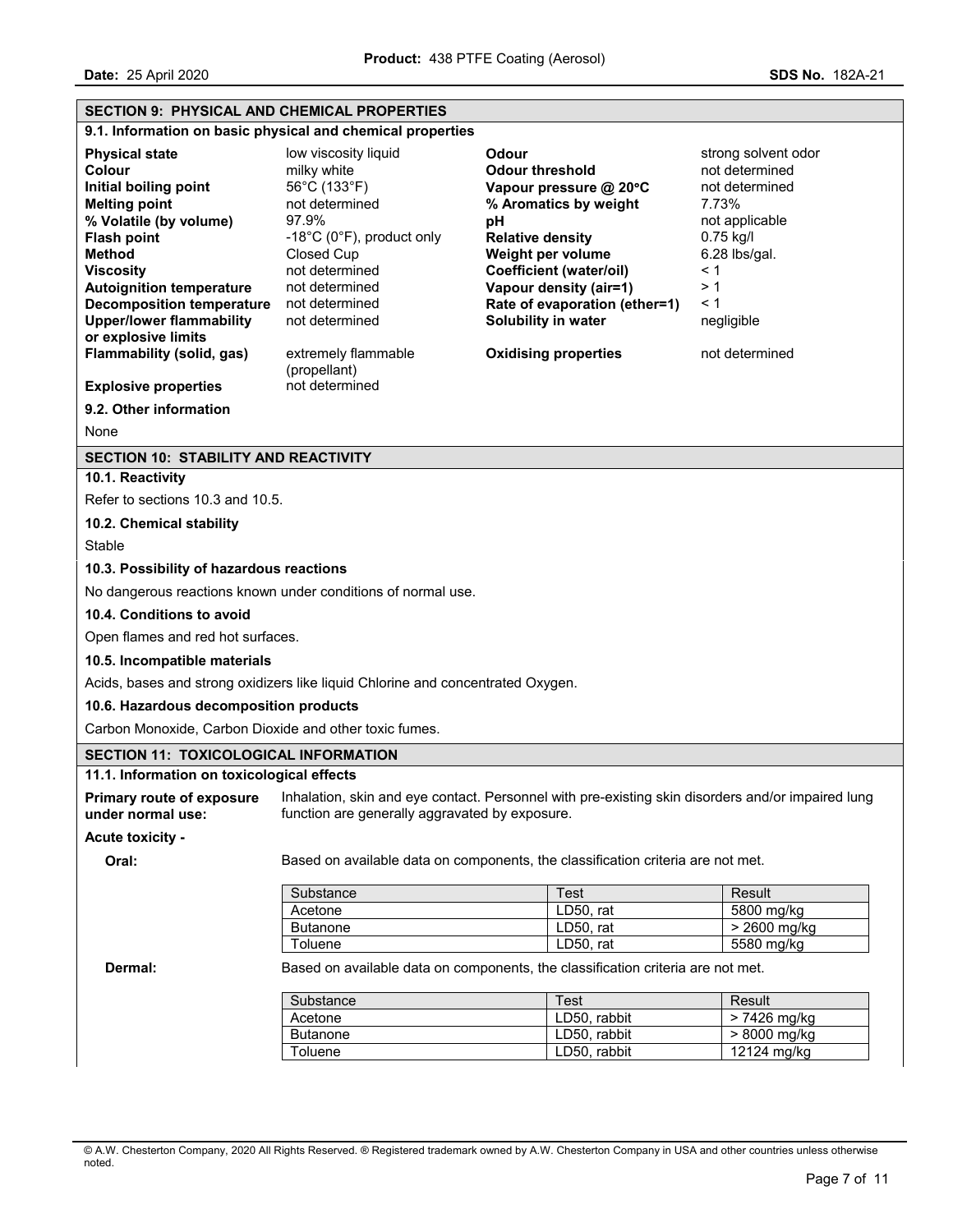| Inhalation:                                  | Based on available data on components, the classification criteria are not met. Excessive<br>inhalation of vapors may result in dizziness, headache and other central nervous system effects<br>and irritate the eyes and respiratory tract.             |                             |                     |
|----------------------------------------------|----------------------------------------------------------------------------------------------------------------------------------------------------------------------------------------------------------------------------------------------------------|-----------------------------|---------------------|
|                                              | Substance                                                                                                                                                                                                                                                | <b>Test</b>                 | Result              |
|                                              | Acetone                                                                                                                                                                                                                                                  | LC50, rat, 4 hours          | $> 20$ mg/l         |
|                                              | <b>Butanone</b>                                                                                                                                                                                                                                          | LC50, rat, 8 hours          | 23.5 mg/l           |
|                                              | Toluene                                                                                                                                                                                                                                                  | LC50, rat, 4 hours          | 28.1 mg/l (vapor)   |
| <b>Skin corrosion/irritation:</b>            | Repeated exposure may cause skin dryness or cracking.                                                                                                                                                                                                    |                             |                     |
|                                              | Substance                                                                                                                                                                                                                                                | <b>Test</b>                 | Result              |
|                                              | Acetone                                                                                                                                                                                                                                                  | Skin irritation, rabbit     | Moderate irritation |
|                                              | <b>Butanone</b>                                                                                                                                                                                                                                          | Skin irritation, rabbit     | Slightly irritating |
|                                              | Toluene                                                                                                                                                                                                                                                  | Skin irritation, rabbit     | Moderate irritation |
| Serious eye damage/<br>irritation:           | Causes serious eye irritation.                                                                                                                                                                                                                           |                             |                     |
|                                              | Substance                                                                                                                                                                                                                                                | <b>Test</b>                 | Result              |
|                                              | Acetone                                                                                                                                                                                                                                                  | Eye irritation, rabbit, rat | Irritating          |
|                                              | <b>Butanone</b>                                                                                                                                                                                                                                          | Eye irritation, rabbit      | Irritating          |
|                                              | Toluene                                                                                                                                                                                                                                                  | Eye irritation, rabbit      | Mild irritation     |
| <b>Respiratory or skin</b><br>sensitisation: | Not expected to cause skin sensitization.                                                                                                                                                                                                                |                             |                     |
| Germ cell mutagenicity:                      | Acetone, Butanone: based on available data, the classification criteria are not met. Toluene: not<br>expected to be a germ cell mutagen.                                                                                                                 |                             |                     |
|                                              |                                                                                                                                                                                                                                                          |                             |                     |
| Carcinogenicity:                             | This product contains no carcinogens as listed by the National Toxicology Program (NTP), the<br>International Agency for Research on Cancer (IARC), the Occupational Safety and Health<br>Administration (OSHA) or the European Chemicals Agency (ECHA). |                             |                     |
| <b>Reproductive toxicity:</b>                | Animal studies have reported adverse fetal developmental effects with excessive exposure to<br>toluene.                                                                                                                                                  |                             |                     |
| STOT - single exposure:                      | May cause drowsiness or dizziness.                                                                                                                                                                                                                       |                             |                     |
| STOT - repeated exposure:                    | Animal studies have reported hearing loss with excessive exposure to toluene.                                                                                                                                                                            |                             |                     |
| <b>Aspiration hazard:</b>                    | Based on available data, the classification criteria are not met.                                                                                                                                                                                        |                             |                     |

#### **SECTION 12: ECOLOGICAL INFORMATION**

Ecotoxicological data have not been determined specifically for this product. The information given below is based on a knowledge of the components and the ecotoxicology of similar substances.

## **12.1. Toxicity**

Toluene: NOEC, Daphnia magna, 21 days = 1 mg/l; NOEC, Ceriodaphnia dubia, 7 days = 0.74 mg/l; 96 h LC50 (fish) = 5.5 mg/l, toxic to aquatic organisms on an acute basis.

#### **12.2. Persistence and degradability**

Hazardous ingredients: will degrade in air; readily biodegradable. Toluene: ready biodegradability (water) 20 days = 86%.

#### **12.3. Bioaccumulative potential**

Hazardous ingredients: low potential for bioaccumulation. Toluene: Octanol/water partition coefficient (log Kow) = 2.73; BCF = 8.3.

#### **12.4. Mobility in soil**

Liquid. Insoluble in water. The hazardous ingredients will rapidly evaporate to the air if released into the environment. Acetone, Toluene: expected to have moderate to high mobility in soils. Butanone: expected to have very high mobility in soils. In determining environmental mobility, consider the product's physical and chemical properties (see Section 9).

## **12.5. Results of PBT and vPvB assessment**

Not available

#### **12.6. Other adverse effects**

None known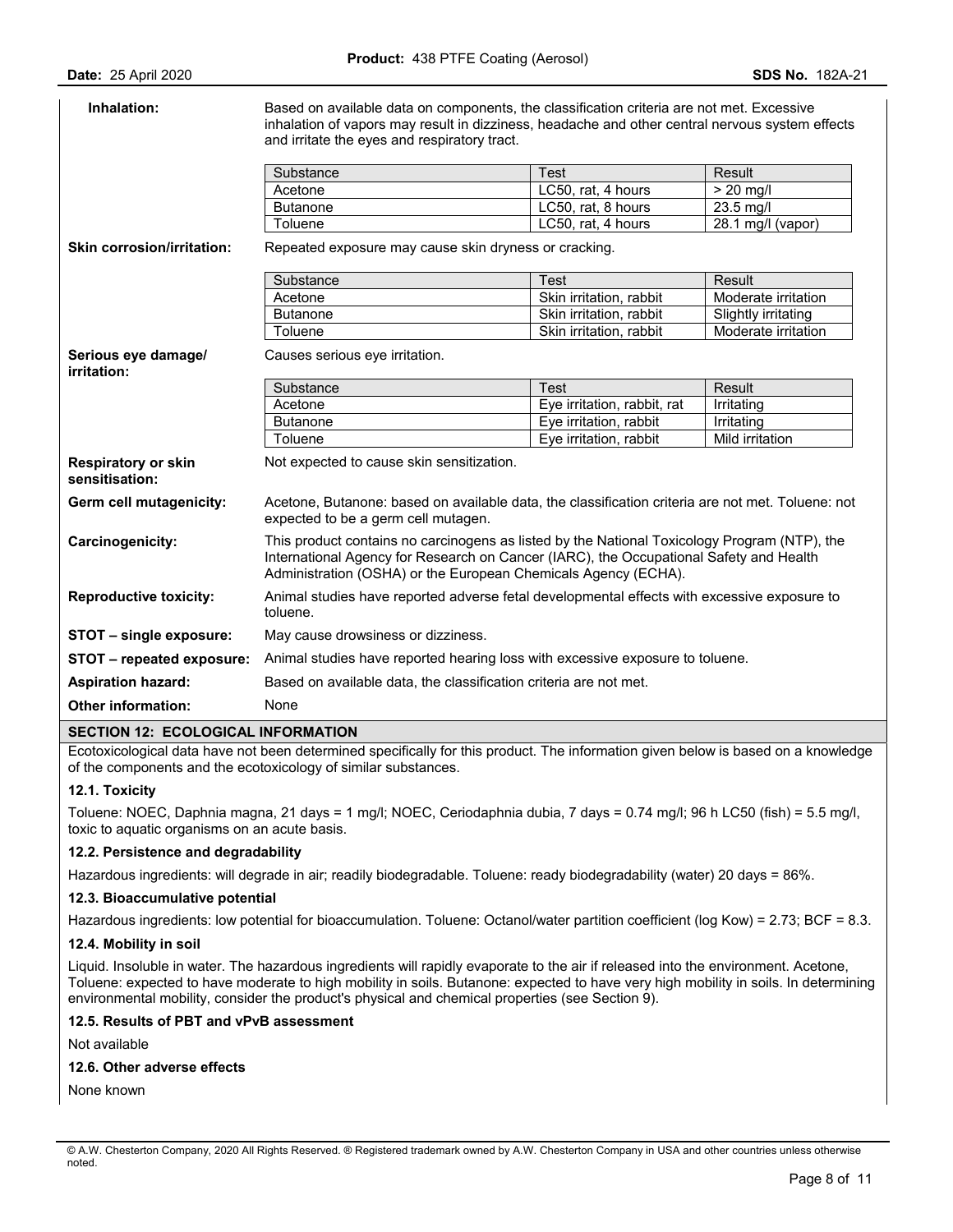## **SECTION 13: DISPOSAL CONSIDERATIONS**

## **13.1. Waste treatment methods**

Incinerate absorbed material with a properly licensed facility. Full or partially full containers may be incinerated or the contents may be recovered by an appropriate facility. Check local, state and national/federal regulations and comply with the most stringent requirement. This product is classified as a hazardous waste according to 2008/98/EC.

# **SECTION 14: TRANSPORT INFORMATION**

| 14.1. UN number                                                                                                                                            |                        |  |  |
|------------------------------------------------------------------------------------------------------------------------------------------------------------|------------------------|--|--|
| ADG/ADR/RID/ADN/IMDG/I                                                                                                                                     | <b>UN1950</b>          |  |  |
| CAO:                                                                                                                                                       |                        |  |  |
| TDG:                                                                                                                                                       | UN1950                 |  |  |
| US DOT:                                                                                                                                                    | <b>UN1950</b>          |  |  |
| 14.2. UN proper shipping name                                                                                                                              |                        |  |  |
| ICAO:                                                                                                                                                      | Aerosols, Flammable    |  |  |
| <b>ADG/IMDG:</b>                                                                                                                                           | Aerosols               |  |  |
| <b>ADR/RID/ADN:</b>                                                                                                                                        | Aerosols, flammable    |  |  |
| TDG:                                                                                                                                                       | Aerosols, flammable    |  |  |
| US DOT:                                                                                                                                                    | Aerosols, flammable    |  |  |
| 14.3. Transport hazard class(es)                                                                                                                           |                        |  |  |
| ADG/ADR/RID/ADN/IMDG/I                                                                                                                                     | 2.1                    |  |  |
| CAO:                                                                                                                                                       |                        |  |  |
| TDG:                                                                                                                                                       | 2.1                    |  |  |
| US DOT:                                                                                                                                                    | 2.1                    |  |  |
| 14.4. Packing group                                                                                                                                        |                        |  |  |
| ADG/ADR/RID/ADN/IMDG/I                                                                                                                                     | NOT APPLICABLE         |  |  |
| CAO:                                                                                                                                                       |                        |  |  |
| TDG:                                                                                                                                                       | <b>NOT APPLICABLE</b>  |  |  |
| US DOT:                                                                                                                                                    | <b>NOT APPLICABLE</b>  |  |  |
| 14.5. Environmental hazards                                                                                                                                |                        |  |  |
| NO ENVIRONMENTAL HAZARDS                                                                                                                                   |                        |  |  |
| 14.6. Special precautions for user                                                                                                                         |                        |  |  |
| NO SPECIAL PRECAUTIONS FOR USER                                                                                                                            |                        |  |  |
| 14.7. Transport in bulk according to Annex II of MARPOL73/78 and the IBC Code                                                                              |                        |  |  |
| <b>NOT APPLICABLE</b>                                                                                                                                      |                        |  |  |
| 14.8. Other information                                                                                                                                    |                        |  |  |
| US DOT: Shipped as Limited Quantity in packaging having a rated capacity gross weight of 66 lb. or less (49 CFR 173.306(a),(3),(i)).<br><b>ERG NO. 126</b> |                        |  |  |
| IMDG: EmS. F-D, S-U, Shipped as Limited Quantity                                                                                                           |                        |  |  |
| ADR: Classification code 5F, Tunnel restriction code (E), Shipped as Limited Quantity                                                                      |                        |  |  |
| ADG HAZCHEM CODE: N/A HIN: (1)                                                                                                                             |                        |  |  |
| <b>SECTION 15: REGULATORY INFORMATION</b>                                                                                                                  |                        |  |  |
| 15.1. Safety, health and environmental regulations/legislation specific for the substance or mixture                                                       |                        |  |  |
|                                                                                                                                                            | 15.1.1. EU regulations |  |  |
|                                                                                                                                                            |                        |  |  |

**Authorisations under Title VII:** Not applicable

**Restrictions under Title VIII:** None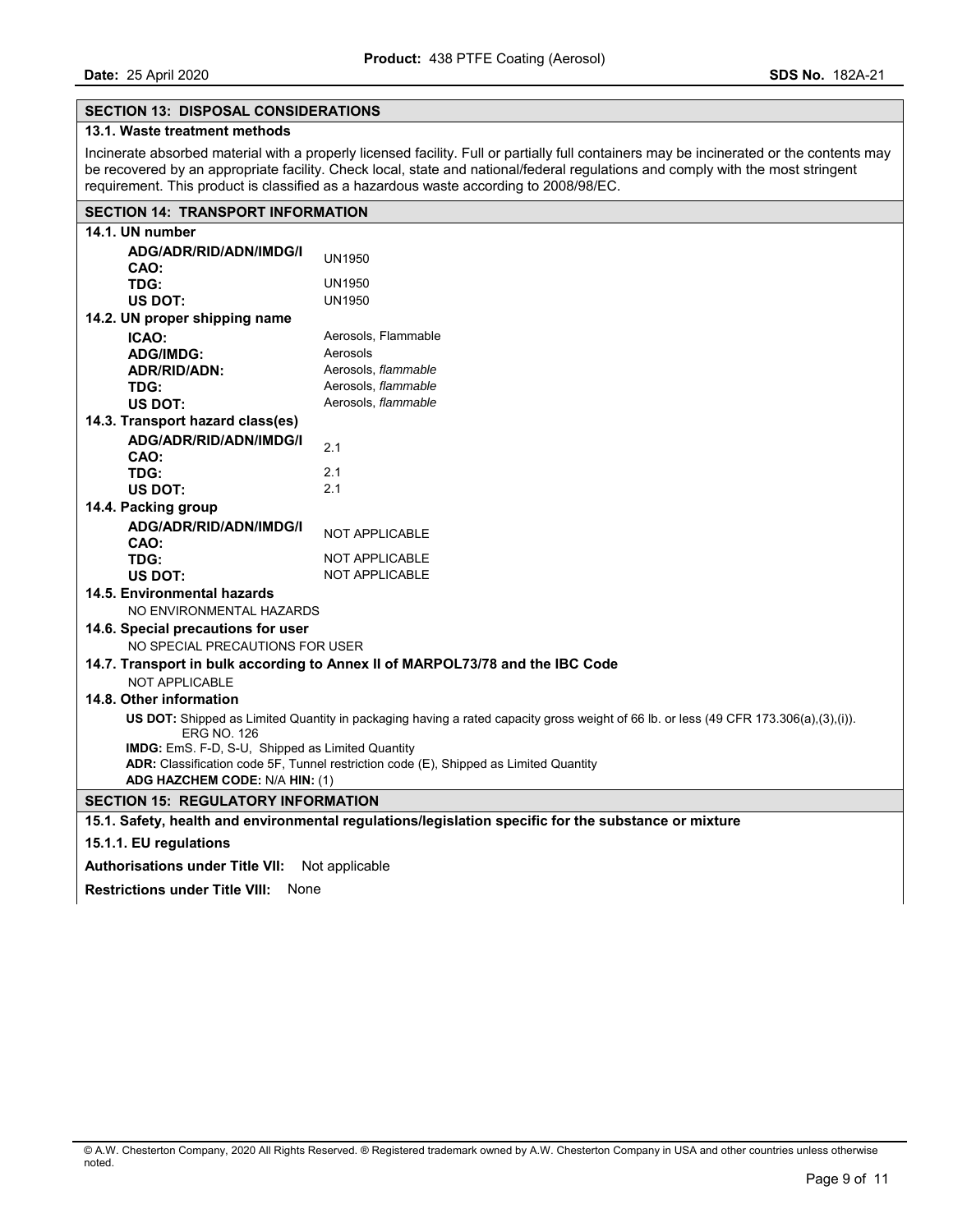| <b>Other EU regulations:</b>           |                                                                                                             | recently given birth or are breastfeeding.<br>dispensers | Directive 94/33/EC on the protection of young people at work.<br>Directive 92/85/EEC on the safety and health at work of pregnant workers and workers who have<br>Directive 2012/18/EU on the control of major-accident hazards involving dangerous substances (hazard<br>category P3a, Flammable Aerosols; qualifying quantities: 150 t (net), 500 t (net)).<br>Directive 75/324/EEC on the approximation of the laws of the Member States relating to aerosol |          |          |
|----------------------------------------|-------------------------------------------------------------------------------------------------------------|----------------------------------------------------------|-----------------------------------------------------------------------------------------------------------------------------------------------------------------------------------------------------------------------------------------------------------------------------------------------------------------------------------------------------------------------------------------------------------------------------------------------------------------|----------|----------|
| 15.1.2. National regulations           |                                                                                                             |                                                          |                                                                                                                                                                                                                                                                                                                                                                                                                                                                 |          |          |
| <b>US EPA SARA TITLE III</b>           |                                                                                                             |                                                          |                                                                                                                                                                                                                                                                                                                                                                                                                                                                 |          |          |
| 312 Hazards:                           |                                                                                                             |                                                          | 313 Chemicals:                                                                                                                                                                                                                                                                                                                                                                                                                                                  |          |          |
| Flammable aerosol                      |                                                                                                             |                                                          | Methyl ethyl ketone                                                                                                                                                                                                                                                                                                                                                                                                                                             | 78-93-3  | 10-20%   |
| Gases under pressure                   |                                                                                                             |                                                          | Toluene                                                                                                                                                                                                                                                                                                                                                                                                                                                         | 108-88-3 | $1 - 5%$ |
| Eye irritation                         |                                                                                                             |                                                          |                                                                                                                                                                                                                                                                                                                                                                                                                                                                 |          |          |
|                                        |                                                                                                             | Specific target organ toxicity - single exposure         |                                                                                                                                                                                                                                                                                                                                                                                                                                                                 |          |          |
| Reproductive toxicity                  |                                                                                                             | Specific target organ toxicity - repeated exposure       |                                                                                                                                                                                                                                                                                                                                                                                                                                                                 |          |          |
|                                        |                                                                                                             |                                                          |                                                                                                                                                                                                                                                                                                                                                                                                                                                                 |          |          |
|                                        |                                                                                                             |                                                          | Other national regulations: National implementations of the EC Directives referred to in section 15.1.1.                                                                                                                                                                                                                                                                                                                                                        |          |          |
| 15.2. Chemical safety assessment       |                                                                                                             |                                                          |                                                                                                                                                                                                                                                                                                                                                                                                                                                                 |          |          |
|                                        |                                                                                                             |                                                          | No Chemical Safety Assessment has been carried out for this substance/mixture by the supplier.                                                                                                                                                                                                                                                                                                                                                                  |          |          |
| <b>SECTION 16: OTHER INFORMATION</b>   |                                                                                                             |                                                          |                                                                                                                                                                                                                                                                                                                                                                                                                                                                 |          |          |
| <b>Abbreviations</b>                   |                                                                                                             | ADG: Australian Dangerous Goods Code                     |                                                                                                                                                                                                                                                                                                                                                                                                                                                                 |          |          |
| and acronyms:                          |                                                                                                             |                                                          | ADN: European Agreement concerning the International Carriage of Dangerous Goods by Inland Waterways<br>ADR: European Agreement concerning the International Carriage of Dangerous Goods by Road                                                                                                                                                                                                                                                                |          |          |
|                                        |                                                                                                             | ATE: Acute Toxicity Estimate                             |                                                                                                                                                                                                                                                                                                                                                                                                                                                                 |          |          |
|                                        |                                                                                                             | <b>BCF: Bioconcentration Factor</b>                      |                                                                                                                                                                                                                                                                                                                                                                                                                                                                 |          |          |
|                                        | cATpE: Converted Acute Toxicity point Estimate                                                              |                                                          |                                                                                                                                                                                                                                                                                                                                                                                                                                                                 |          |          |
|                                        |                                                                                                             |                                                          | CLP: Classification Labelling Packaging Regulation (1272/2008/EC)                                                                                                                                                                                                                                                                                                                                                                                               |          |          |
|                                        | ES: Exposure Standard                                                                                       |                                                          |                                                                                                                                                                                                                                                                                                                                                                                                                                                                 |          |          |
|                                        |                                                                                                             | GHS: Globally Harmonized System                          |                                                                                                                                                                                                                                                                                                                                                                                                                                                                 |          |          |
|                                        |                                                                                                             | ICAO: International Civil Aviation Organization          |                                                                                                                                                                                                                                                                                                                                                                                                                                                                 |          |          |
|                                        | IMDG: International Maritime Dangerous Goods                                                                |                                                          |                                                                                                                                                                                                                                                                                                                                                                                                                                                                 |          |          |
|                                        | LC50: Lethal Concentration to 50 % of a test population                                                     |                                                          |                                                                                                                                                                                                                                                                                                                                                                                                                                                                 |          |          |
|                                        | LD50: Lethal Dose to 50% of a test population<br>LOEL: Lowest Observed Effect Level                         |                                                          |                                                                                                                                                                                                                                                                                                                                                                                                                                                                 |          |          |
|                                        |                                                                                                             | N/A: Not Applicable                                      |                                                                                                                                                                                                                                                                                                                                                                                                                                                                 |          |          |
|                                        |                                                                                                             | NA: Not Available                                        |                                                                                                                                                                                                                                                                                                                                                                                                                                                                 |          |          |
| NOEC: No Observed Effect Concentration |                                                                                                             |                                                          |                                                                                                                                                                                                                                                                                                                                                                                                                                                                 |          |          |
|                                        |                                                                                                             | <b>NOEL: No Observed Effect Level</b>                    |                                                                                                                                                                                                                                                                                                                                                                                                                                                                 |          |          |
|                                        | OECD: Organization for Economic Co-operation and Development                                                |                                                          |                                                                                                                                                                                                                                                                                                                                                                                                                                                                 |          |          |
|                                        |                                                                                                             |                                                          | PBT: Persistent, Bioaccumulative and Toxic substance                                                                                                                                                                                                                                                                                                                                                                                                            |          |          |
|                                        |                                                                                                             | (Q)SAR: Quantitative Structure-Activity Relationship     |                                                                                                                                                                                                                                                                                                                                                                                                                                                                 |          |          |
|                                        |                                                                                                             |                                                          | REACH: Registration, Evaluation, Authorisation and Restriction of Chemicals Regulation (1907/2006/EC)                                                                                                                                                                                                                                                                                                                                                           |          |          |
|                                        |                                                                                                             | REL: Recommended Exposure Limit                          |                                                                                                                                                                                                                                                                                                                                                                                                                                                                 |          |          |
|                                        | RID: Regulations concerning the International Carriage of Dangerous Goods by Rail<br>SDS: Safety Data Sheet |                                                          |                                                                                                                                                                                                                                                                                                                                                                                                                                                                 |          |          |
|                                        |                                                                                                             | STEL: Short Term Exposure Limit                          |                                                                                                                                                                                                                                                                                                                                                                                                                                                                 |          |          |
|                                        |                                                                                                             |                                                          | STOT RE: Specific Target Organ Toxicity, Repeated Exposure                                                                                                                                                                                                                                                                                                                                                                                                      |          |          |
|                                        |                                                                                                             |                                                          | STOT SE: Specific Target Organ Toxicity, Single Exposure                                                                                                                                                                                                                                                                                                                                                                                                        |          |          |
|                                        |                                                                                                             | TDG: Transportation of Dangerous Goods (Canada)          |                                                                                                                                                                                                                                                                                                                                                                                                                                                                 |          |          |
|                                        |                                                                                                             | TWA: Time Weighted Average                               |                                                                                                                                                                                                                                                                                                                                                                                                                                                                 |          |          |

US DOT: United States Department of Transportation

vPvB: very Persistent and very Bioaccumulative substance

WEL: Workplace Exposure Limit

WHMIS: Workplace Hazardous Materials Information System

Other abbreviations and acronyms can be looked up at www.wikipedia.org.